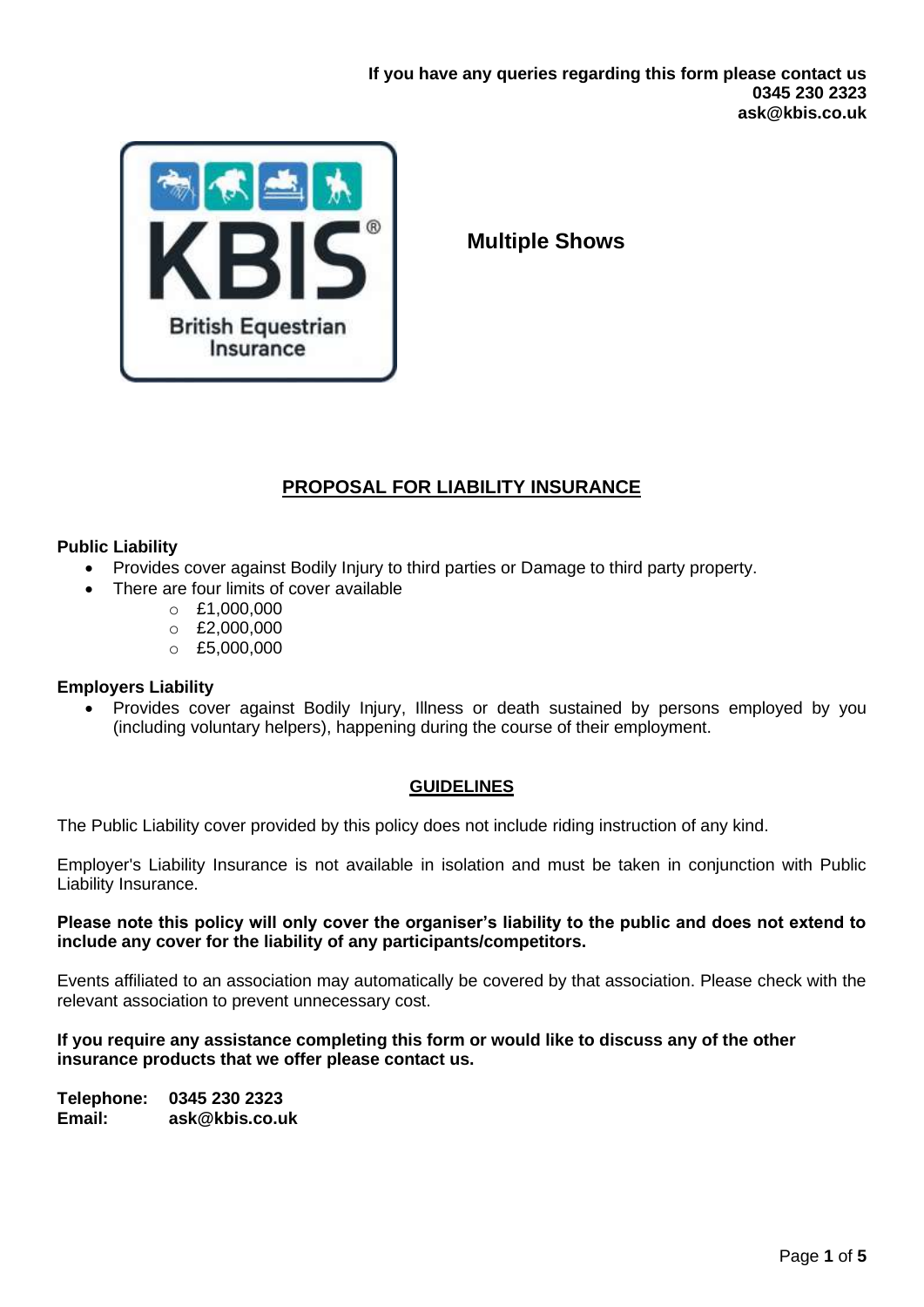#### **PROPOSER'S DETAILS**

| Name of Organiser:      |  |
|-------------------------|--|
| Correspondence Address: |  |
|                         |  |
|                         |  |
|                         |  |
| Post Code               |  |
|                         |  |
| Contact Tel. Number     |  |
|                         |  |
| Email                   |  |
| Name of Event(s) :      |  |
|                         |  |
| Location of Event(s):   |  |
|                         |  |
|                         |  |
|                         |  |
|                         |  |

Is your turn over (please tick as appropriate):

| Between £0 and £2,000,000 | Between £2,000,000 and £6,500,000 | Above £6,500,000 |
|---------------------------|-----------------------------------|------------------|

#### **KBIS Members Club**

We would like to offer you the opportunity to opt in to our KBIS Members Club which is free of charge and allows members access to our latest competitions, offers and products along with useful information about horse care from our in-house vet via our email newsletter. KBIS Members Club will only communicate with you by email with your explicit consent and will not share your data with anyone else. If at a later date you do not want to receive our newsletter you can opt out at any time. Further details including how to cancel your membership of the KBIS Members Club are contained in our privacy policy and on our website.

| Would you like to join the KBIS Members Club?                                                                            | Yes | No             |  |
|--------------------------------------------------------------------------------------------------------------------------|-----|----------------|--|
| THE EVENT(S)                                                                                                             |     |                |  |
| Have all necessary licenses, permits and authorisations been obtained?                                                   | Yes | N <sub>o</sub> |  |
| Have all contractual arrangements been agreed in writing?                                                                | Yes | N <sub>o</sub> |  |
| Have you carried out the relevant risk assessments?                                                                      | Yes | N <sub>o</sub> |  |
| Do you have an Accident Report Book and is it up-to-date?                                                                | Yes | No             |  |
| Do you have a Health & Safety statement?                                                                                 | Yes | No.            |  |
| If you have answered "No" to any of the above will you ensure these<br>are all in place prior to the event taking place? | Yes | No             |  |

F ÷. F ٦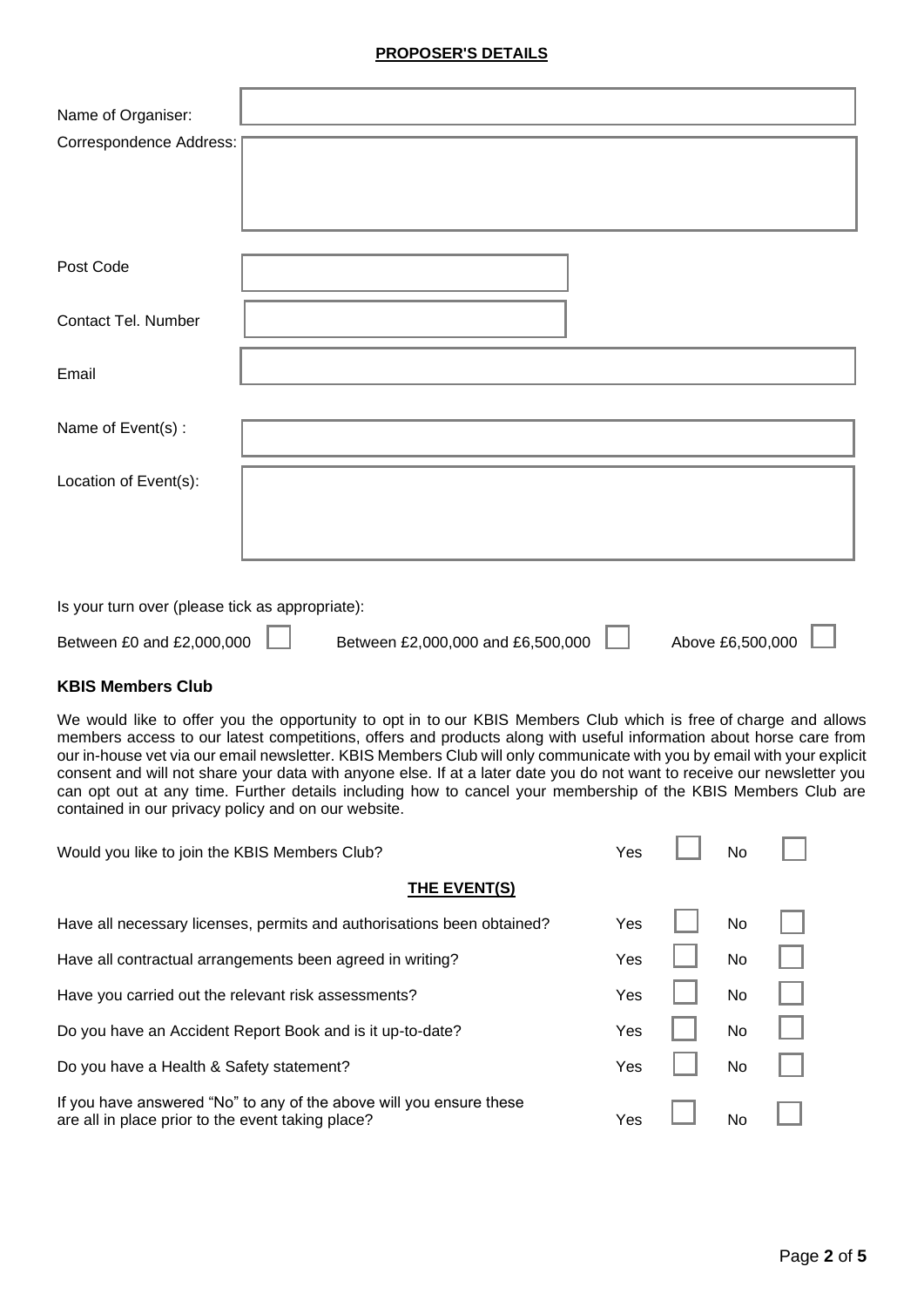# **GENERAL QUESTIONS**

| In connection with any liability insurance<br>a) Have you or any partner in business with you, committee member, director or co-organiser had any<br>proposal for Insurance declined, renewal refused, cover terminated or special terms<br>and conditions imposed by any Insurer?<br>Yes<br>No |
|-------------------------------------------------------------------------------------------------------------------------------------------------------------------------------------------------------------------------------------------------------------------------------------------------|
| b) Has any incident occurred over the past 5 years involving bodily injury<br>or damage to property, whether a claim was made or not?<br>Yes<br>No                                                                                                                                              |
| If the answer to 2a) or 2b) above is "YES", please provide full details and dates below (further space<br>overleaf):                                                                                                                                                                            |
| <b>PUBLIC LIABILITY</b>                                                                                                                                                                                                                                                                         |
| Please tick the Limit of Indemnity required:                                                                                                                                                                                                                                                    |
| £5,000,000<br>£1,000,000<br>£2,000,000                                                                                                                                                                                                                                                          |
| <b>EVENT INFORMATION</b>                                                                                                                                                                                                                                                                        |
| Maximum Number of Shows in the policy period<br>1.                                                                                                                                                                                                                                              |
| <b>Estimated Number of Participants</b><br>2.                                                                                                                                                                                                                                                   |
| <b>Estimated Number of Spectators</b><br>3.                                                                                                                                                                                                                                                     |
| Please give details of all activities occurring at the show ground<br>4.                                                                                                                                                                                                                        |
|                                                                                                                                                                                                                                                                                                 |
| <b>EMPLOYERS LIABILITY (Limit of Indemnity £10,000,000)</b>                                                                                                                                                                                                                                     |
| Please give total number of employees/helpers                                                                                                                                                                                                                                                   |
| Do you operate a staff training programme?<br>Yes<br>Νo                                                                                                                                                                                                                                         |
| Do you have an Employer's Reference Number?<br>Yes<br>No<br>If Yes, please supply this number                                                                                                                                                                                                   |

If you are unsure, please contact KBIS for guidance on when you may or may not have an Employer's Reference Number.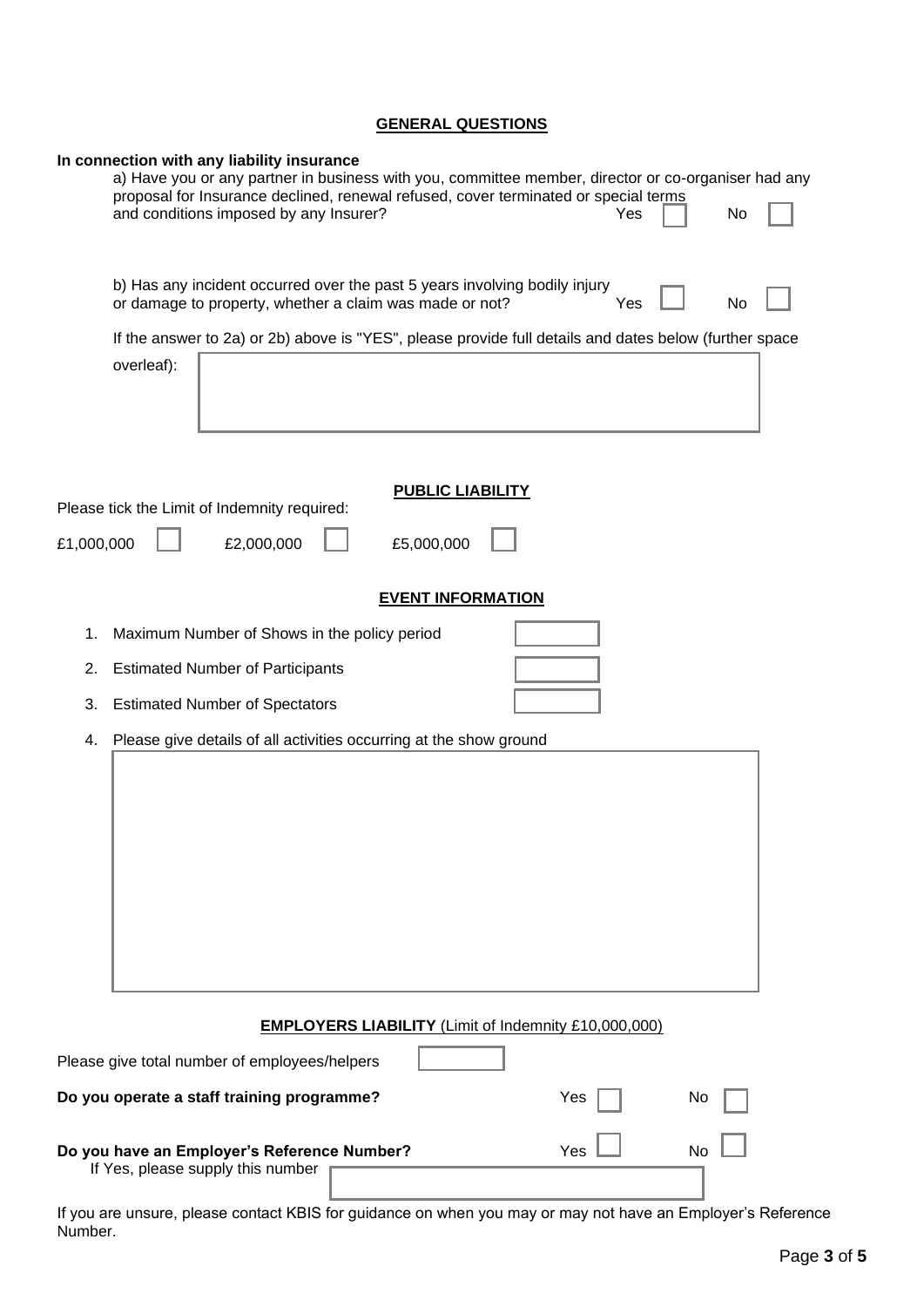#### **ADDITIONAL INFORMATION**

#### **7. Do any other businesses operate from or at the event(s) location?**

|                                                                                                           | Yes | No |  |
|-----------------------------------------------------------------------------------------------------------|-----|----|--|
| Please provide details                                                                                    |     |    |  |
|                                                                                                           |     |    |  |
|                                                                                                           |     |    |  |
|                                                                                                           |     |    |  |
|                                                                                                           |     |    |  |
|                                                                                                           |     |    |  |
|                                                                                                           |     |    |  |
|                                                                                                           |     |    |  |
|                                                                                                           | Yes | No |  |
| Do you have a shop or do you sell items which are not produced at the premises?<br>Please provide details |     |    |  |

**9. Do you operate a Café and/or Restaurant at the event(s) location, or do you sell food and drinks at the Event(s) location?**  r  $\overline{\phantom{a}}$ 

|                        | Yes | No |  |
|------------------------|-----|----|--|
| Please provide details |     |    |  |
|                        |     |    |  |
|                        |     |    |  |
|                        |     |    |  |

#### **ELTO Notice**

If You have purchased cover under Section A and this Policy provides employers' liability cover, then certain information relating to it including:

- the Policy number(s)
- employer's names and addresses (including subsidiaries and any relevant changes of name)
- coverage dates
- (if relevant) the employer's reference numbers provided by Her Majesty's Revenue and Customs

will be provided to the Employers' Liability Tracing Office (the "ELTO") and added to the Employers' Liability Database (the "ELD").

It is understood by You that the above named information provided to Us will be processed by Us, for the purpose of providing the ELD, in compliance with the provisions of the Employers' Liability Insurance Disclosure by Insurers Instrument 2010.

The ELD will be managed by the ELTO. The ELTO may provide such information to third parties to assist individuals with claims arising out of their course of employment in the United Kingdom for employers carrying on, or who carried on, business in the United Kingdom, to find the insurer that was providing employers' liability cover during their relevant period of employment and also to find the relevant employers' liability insurance policies.